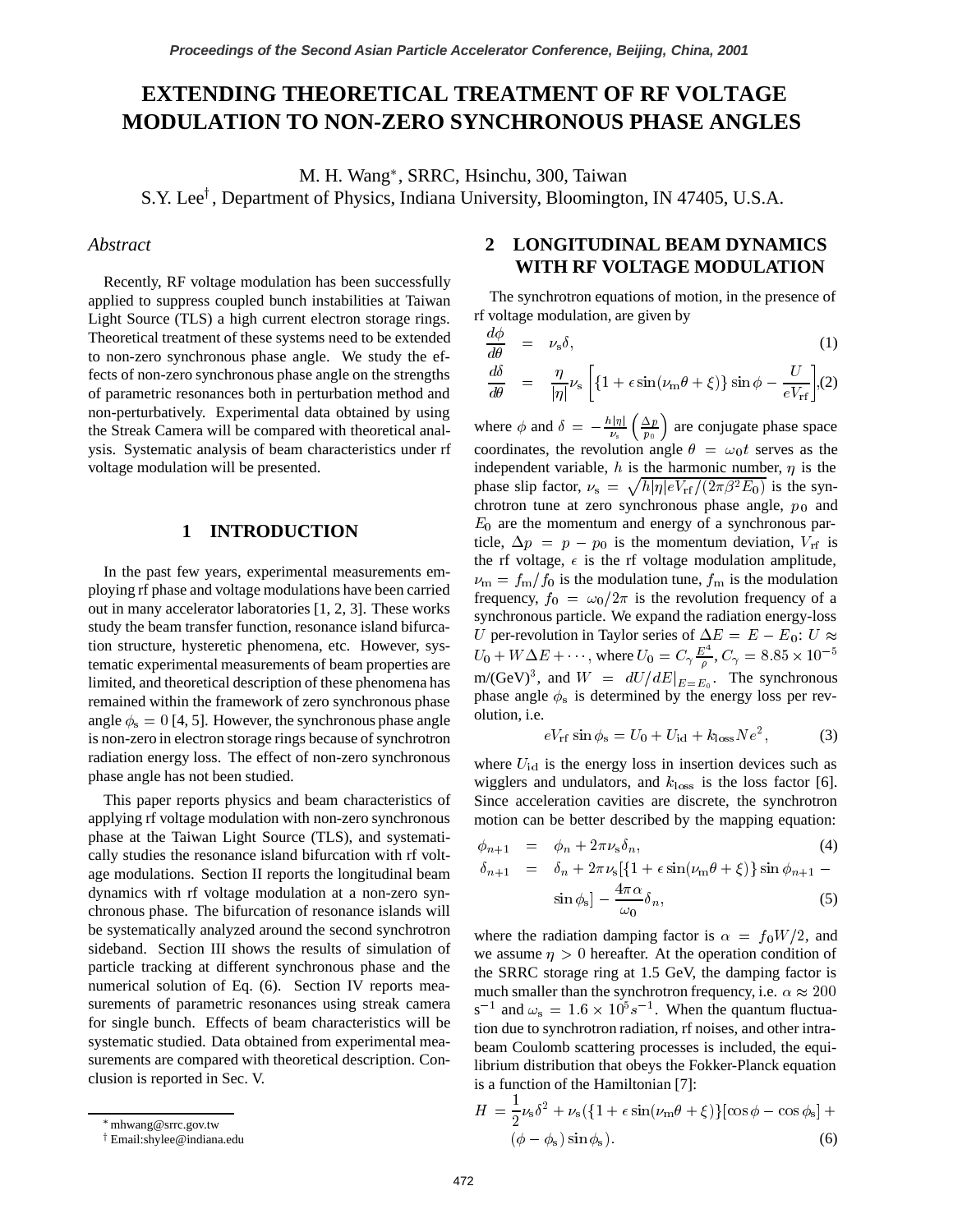The Hamiltonian can be separated into two parts:

$$
H_0 = \frac{1}{2}\nu_s \delta^2 + \nu_s ([\cos \phi - \cos \phi_s] + (\phi - \phi_s) \sin \phi_s), (7)
$$

$$
H_1 = \nu_{\rm s} \epsilon \sin(\nu_{\rm m}\theta + \xi) [\cos\phi - \cos\phi_{\rm s}], \tag{8}
$$

where  $H_0$  is the unperturbed Hamiltonian and  $H_1$  is a sinusoidal time dependent perturbation. The unperturbed Hamiltonian  $H_0$  has a stable fixed point (SFP) at  $\phi_{\rm sfp} = \phi_{\rm s}$ and  $\delta_{\rm sfp} = 0$ , and an unstable fixed point (UFP) at  $\phi_{\rm ufp} = 0$  $\pi - \phi_s$  and  $\delta_{\text{ufp}} = 0$ . The sinusoidal time dependent perturbation may produce parametric resonance islands near the center of the bucket and cause large perturbation to the Hamiltonian motion. We will analyze the synchrotron motion when  $\nu_{\rm m} \approx 2\nu_{\rm s}$  in the next Section.

#### *2.1 Effective Hamiltonian near the second synchrotron sideband*

We expand the unperturbed Hamiltonian in Taylor series around the SFP, and transform the conjugate phase-space coordinates  $(\varphi = \phi - \phi_s, \delta)$  into action-angle coordinates  $(J, \psi)$  with

$$
\delta = \sqrt{2\bar{J}} |\cos \phi_s|^{1/4} \cos \bar{\psi},\tag{9}
$$

$$
\varphi = \phi - \phi_s = -\sqrt{2J} |\cos \phi_s|^{-1/4} \sin \bar{\psi}.
$$
 (10)

The unperturbed Hamiltonian becomes

$$
H_0 \approx (\nu_s |\cos \phi_s|^{1/2}) \bar{J} - \frac{\sqrt{2} \nu_s J^{3/2} \sin \phi_s}{12 |\cos \phi_s|^{3/4}} (3 \sin \bar{\psi} - \sin 3\bar{\psi}) - \frac{1}{6} \nu_s \bar{J}^2 \sin^2 \bar{\psi} + \cdots. \tag{11}
$$

With the generating function:

$$
F_2(\bar{\psi}, \tilde{J}) = \bar{\psi}\tilde{J} + G_3(\tilde{J})\cos 3\bar{\psi} + G_1(\tilde{J})\cos \bar{\psi}, \quad (12)
$$

where

$$
G_3(\tilde{J}) = \frac{\sqrt{2}}{36} \tilde{J}^{3/2} \sin \phi_s |\cos \phi_s|^{-5/4}, \tag{13}
$$

$$
G_1(\tilde{J}) = \frac{\sqrt{2}}{4} \tilde{J}^{3/2} \sin \phi_s |\cos \phi_s|^{-5/4}, \qquad (14)
$$

the new Hamiltonian *near*  $\nu_{\rm m} \approx 2\nu_{\rm s}$  can be approximated by  $H \approx \langle H_0 \rangle + H_1$ , where

$$
\langle \tilde{H}_0 \rangle = (\nu_s |\cos \phi_s|^{1/2}) \tilde{J} -
$$
  

$$
\frac{\nu_s}{16} \left( 1 + \frac{5}{3} \tan^2 \phi_s^2 \right) \tilde{J}^2,
$$
 (15)

$$
\tilde{H}_1 = \frac{1}{4} \epsilon \tilde{J} \nu_s |\cos \phi_s|^{1/2} \left( 1 + \frac{1}{3} \tan^2 \phi_s \right)
$$
  

$$
\sin(2\tilde{\psi} - \nu_m \theta - \xi),
$$
 (16)

where  $(J, \psi)$  are conjugate variables and  $\langle H_0 \rangle$  is the average of  $H_0$  over  $\psi$ .

#### *2.2 Resonance rotating frame and parametric resonances*

Transform the Hamiltonian into resonance rotating frame with the generating function

$$
F_2(\tilde{\psi}, J) = \left(\tilde{\psi} - \frac{\nu_{\rm m}}{2}\theta - \frac{1}{2}\xi - \frac{\pi}{4}\right)J, \qquad (17)
$$

the new Hamiltonian becomes

$$
\bar{H} = \Delta J - \frac{1}{2}\alpha J^2 + GJ\cos(2\psi),\tag{18}
$$

where  $(J, \psi)$  are conjugate phase-space coordinates, and the resonance proximity parameter  $\Delta$ , nonlinear detuning parameter  $\alpha$ , and the resonance strength  $G$  are given by

$$
\Delta = (\nu_s |\cos \phi_s|^{1/2} - \frac{\nu_m}{2}),\tag{19}
$$

$$
\alpha = \frac{1}{8} \left( 1 + \frac{5}{3} \tan^2 \phi_s \right),\tag{20}
$$

$$
G = \frac{1}{4}\epsilon\nu_s |\cos\phi_s|^{1/2} \left(1 + \frac{1}{3}\tan^2\phi_s\right). \quad (21)
$$

The stable fixed points (SFP) of the Hamiltonian (18) are

$$
J_{\rm sfp} = \frac{1}{\nu_{\rm s}(3 + 5\tan^2\phi_{\rm s})} (24\nu_{\rm s}|\cos\phi_{\rm s}|^{1/2} - 12\nu_{\rm m} + 2\epsilon\nu_{\rm s}|\cos\phi_{\rm s}|^{1/2}(3 + \tan^2\phi_{\rm s})),
$$
 (22)

 $(3 \sin \bar{\psi} - \nu_{\text{bif}}),$  where if  $\nu_{\rm m}$   $\langle \nu_{\rm bif} \rangle$ , and  $J_{\rm sfp}$  = 0, if  $\nu_{\rm m}$   $\langle \nu_{\rm bif} \rangle$  and  $\nu_{\rm m}$   $\leq$ the company of the company of the company of the company of the company of the company of the company of the company

$$
\nu_{\text{bif+}} = 2\nu_{\text{s}} |\cos \phi_{\text{s}}|^{1/2} + \frac{1}{2} \nu_{\text{s}} \epsilon |\cos \phi_{\text{s}}|^{1/2} (1 + \frac{1}{3} \tan^2 \phi_{\text{s}}), (23)
$$
  

$$
\nu_{\text{bif-}} = 2 \nu_{\text{s}} |\cos \phi_{\text{s}}|^{1/2} - \frac{1}{2} \nu_{\text{s}} \epsilon |\cos \phi_{\text{s}}|^{1/2} (1 + \frac{1}{3} \tan^2 \phi_{\text{s}}). (24)
$$

The unstable fixed points (UFP) are given by

$$
J_{\rm{ufp}} = \frac{1}{\nu_{\rm{s}}(3 + 5\tan^{2}\phi_{\rm{s}})} (24\nu_{\rm{s}}|\cos\phi_{\rm{s}}|^{1/2} - 12\nu_{\rm{m}} - 2\epsilon\nu_{\rm{s}}|\cos\phi_{\rm{s}}|^{1/2}(3 + \tan^{2}\phi_{\rm{s}}))
$$
(25)

if  $\nu_{\rm m} < \nu_{\rm bif}$ , and  $J_{\rm ufp} = 0$  if  $\nu_{\rm bif} > \nu_{\rm m} > \nu_{\rm bif}$ . These resonances correspond to the nonlinear Mathieu instability.

#### **3 PARTICLE TRACKING**

 $\tan^2 \phi_s$  MHz. The total rf voltage was 800 kV with two rf cavi-A particle tracking program was written by using the mapping function in Eq. (4) and (5). The parameters of storage ring at SRRC were used for simulation. The TLS at SRRC is a 1.5 GeV third generation light source. The rf cavity was operating at 499.6540 MHz at the harmonic number  $h = 200$ . The revolution frequency was 2.4983 ties each cavity operated in 400 kV. The momentum compaction factor of the TBA lattice was  $\alpha_c \approx 6.33 \times 10^{-3}$ . The damping rate was  $200 s^{-1}$ . The synchronous phase angle of 169 degree was used for simulation. The initial particles were uniformly distributed  $100 \times 100$  in a rectangular